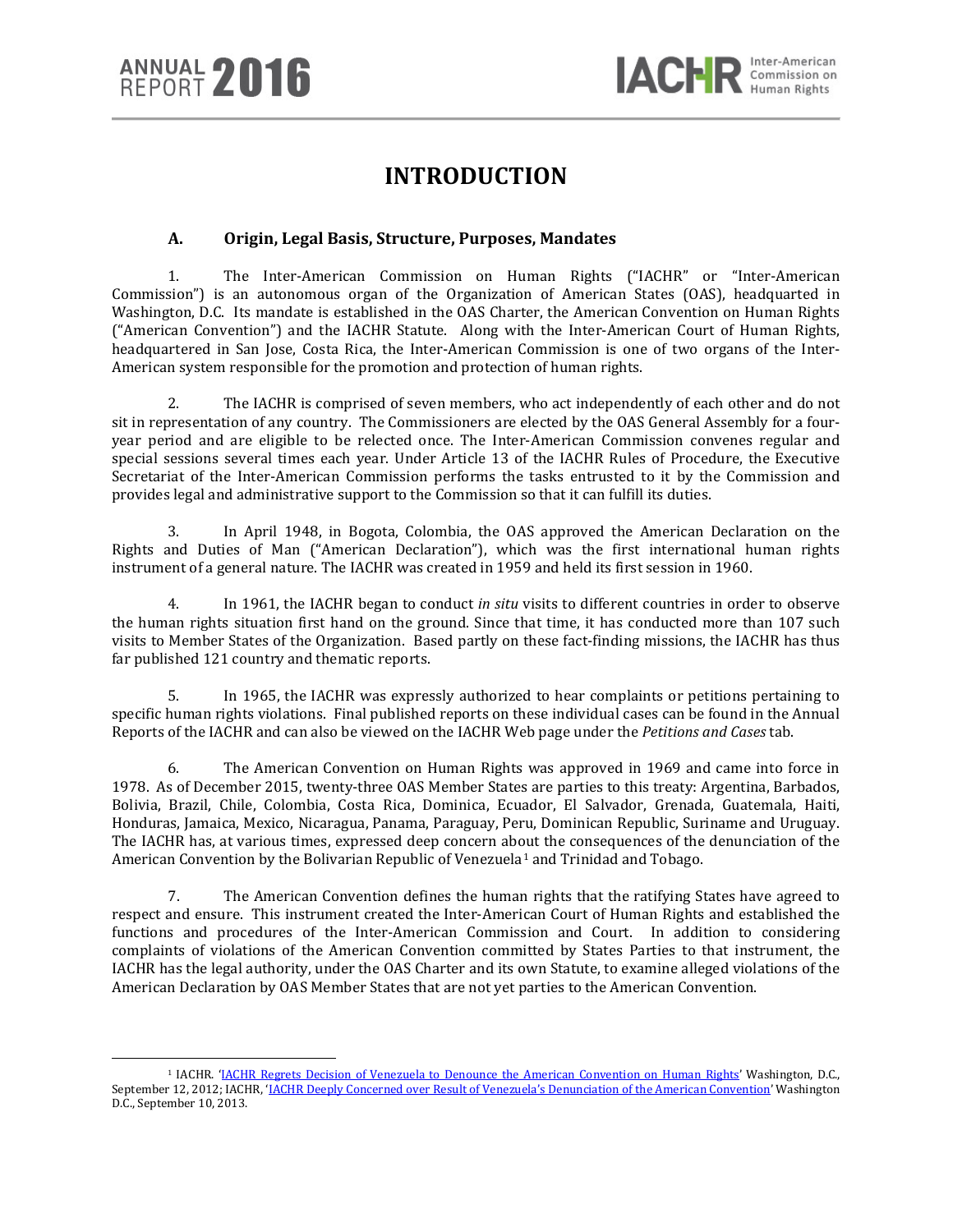- 8. In fulfillment of its mandate, the duties of the IACHR are to:
- a) Receive, examine and investigate individual petitions alleging human rights violations, in keeping with Articles 44 to 51 of the American Convention, Articles 19 and 20 of its Statute and Articles 23 to 52 of its Rules of Procedure.
- b) Observe the general human rights situation in the Member States and publish special reports on the situation in a particular Member State, when it is deemed necessary, as provided under Article 60 of its Rules of Procedure.
- c) Conduct *in situ* visits to countries in order to carry out a thorough analysis of the general situation and/or to investigate a specific situation, as provided for under Article 18 of its Statute and Article 53 of its Rules of Procedure. In general, these visits result in the preparation of a report on the human rights situation of the country concerned, which is published and submitted to the OAS Permanent Council and General Assembly.
- d) Raise public awareness about human rights in the Americas. For this purpose, the IACHR conducts and publishes studies on specific themes in keeping with Article 15 of its Rules of Procedure. Examples include: what measures must be adopted to ensure greater access to justice; the effect of internal armed conflicts on particular groups of persons; the human rights situation of children, women, LGBTI persons, migrant workers and their families, persons deprived of liberty, human rights defenders, indigenous peoples and persons of African descent; racial discrimination, freedom of expression and economic, social and cultural rights.
- e) Organize and host visits, conferences, seminars and meetings with representatives of governments, academic institutions, non-governmental entities and others, in order to disseminate information and foster broad awareness of the work of the Inter-American human rights system, in accordance with Article 41 of the American Convention on Human Rights and Article 18 of the IACHR Statute.
- f) Recommend that OAS Member States adopt measures that contribute to the protection of human rights in the countries of the hemisphere, in accordance with Article 41 of the American Convention on Human Rights and Article 18 of the IACHR Statute.
- g) Request Member States to adopt precautionary measures, as provided for by Article 25 of the Commission's Rules of Procedure, in order to prevent irreparable harm to persons in serious and urgent cases. Additionally, in keeping with Article 76 of its Rules of Procedure, the IACHR may request that the Inter-American Court orders the adoption of provisional measures in cases of extreme gravity and urgency to prevent irreparable harm to persons.
- h) Bring cases and appear before the Inter-American Court of Human Rights during the processing and consideration of the cases, in accordance with Article 61 of the American Convention on Human Rights and Articles 45 and 74 of the IACHR Rules of Procedure.
- i) Request advisory opinions from the Inter-American Court, in accordance with Article 64 of the American Convention and Article 19 of the IACHR Statute.

9. Every person, group of persons or non-governmental entity legally recognized in one or more OAS Member States may submit petitions to the Inter-American Commission regarding violations of a right recognized in the American Convention, the American Declaration or other relevant instruments, in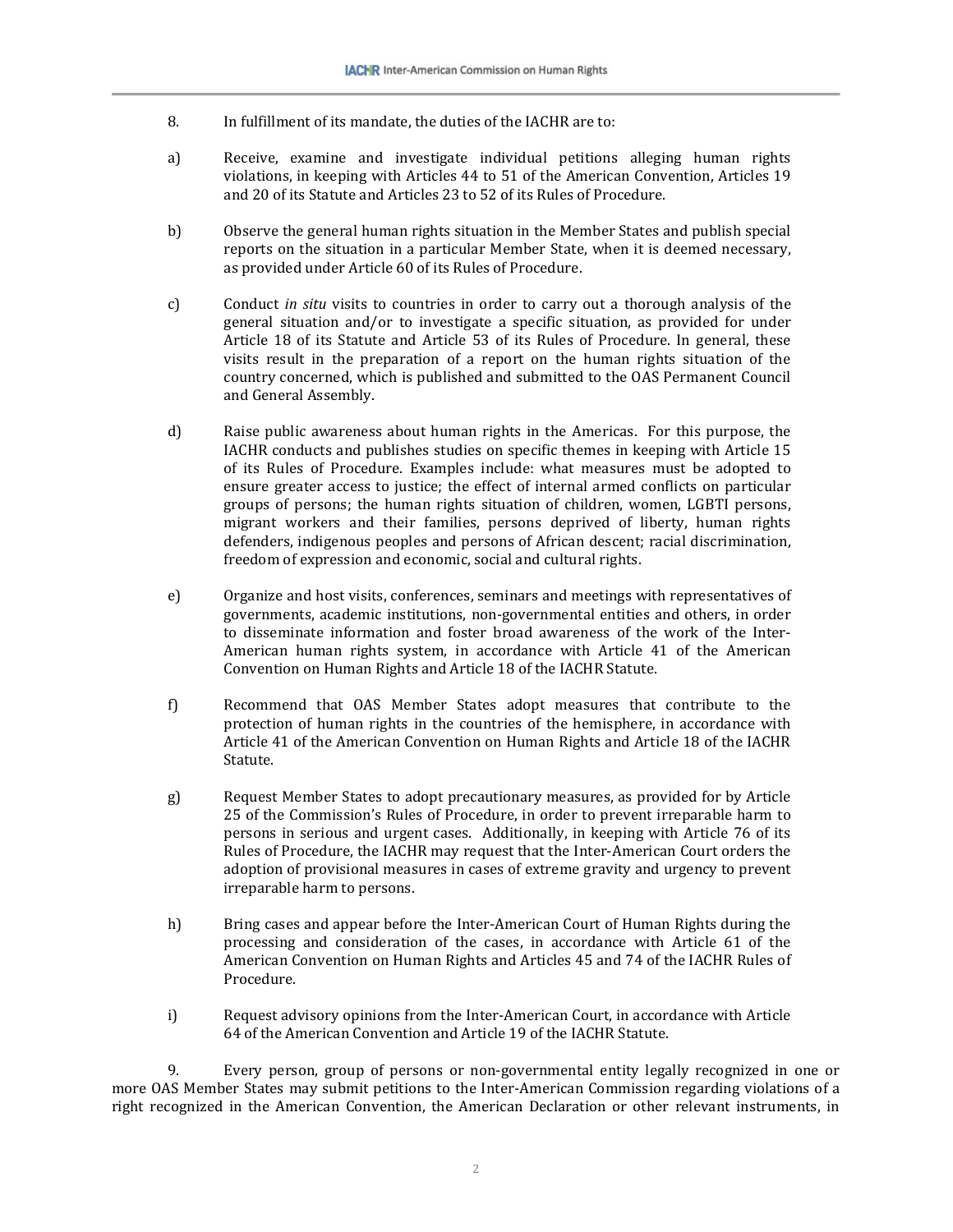accordance with the respective provisions thereof, the IACHR Statute and the Rules of Procedure. Additionally, in the circumstances described and regulated under Article 45 of the American Convention, the IACHR may consider interstate communications. Petitions may be submitted in any of the four official OAS languages (Spanish, French, English or Portuguese), either by the alleged victim of the human rights violation or by a third party; and in the case of interstate communications, by a government.

## **B. Status of Ratification of Inter-American Instruments**

## **CURRENT STATUS OF RATIFICATION OF THE AMERICAN CONVENTION AND ACCEPTANCE OF THE JURISDICTION OF THE COURT**

| <b>SIGNATORY COUNTRIES</b> | <b>SIGNING</b> | <b>RATIFICATION/ ACCESSION</b> | <b>DEPOSIT</b> | <b>ACCEPTANCE OF</b><br><b>JURISDICTION</b><br>OF THE COURT |
|----------------------------|----------------|--------------------------------|----------------|-------------------------------------------------------------|
| Antigua and Barbuda        |                |                                |                |                                                             |
| Argentina                  | 02-02-84       | 08-14-84                       | RA 09-05-84    | 09-05-84                                                    |
| <b>Bahamas</b>             |                |                                |                |                                                             |
| <b>Barbados</b>            | 06-20-78       | $11 - 05 - 81$                 | RA 11-27-82    | $06 - 04 - 00$                                              |
| <b>Belize</b>              |                |                                |                |                                                             |
| <b>Bolivia</b>             |                | 06-20-79                       | AC 07-19-79    | 07-27-93                                                    |
| <b>Brazil</b>              |                | 07-09-92                       | AC 09-25-92    | 12-10-98                                                    |
| Canada                     |                |                                |                |                                                             |
| Chile                      | 11-22-69       | 08-10-90                       | RA 08-21-90    | 08-21-90                                                    |
| Colombia                   | $11 - 22 - 69$ | $05 - 28 - 73$                 | RA 07-31-73    | $06 - 21 - 85$                                              |
| Costa Rica                 | $11 - 22 - 69$ | $03 - 02 - 70$                 | RA 04-08-70    | $07 - 02 - 80$                                              |
| Dominica                   |                | 06-03-93                       | RA 06-11-93    |                                                             |
| Ecuador                    | 11-22-69       | 12-08-77                       | RA 12-28-77    | 07-27-84                                                    |
| El Salvador                | 11-22-69       | 06-20-78                       | RA 06-23-78    | 06-06-95                                                    |
| <b>United States</b>       | 06-01-77       |                                |                |                                                             |
| Grenada                    | 07-14-78       | $07 - 14 - 78$                 | RA 07-18-78    |                                                             |
| Guatemala                  | 11-22-69       | 04-27-78                       | RA 05-25-78    | 03-09-87                                                    |
| Guyana                     |                |                                |                |                                                             |
| Haiti                      |                | 09-14-77                       | AC 09-27-77    | 03-20-98                                                    |
| Honduras                   | 11-22-69       | 09-05-77                       | RA 09-08-77    | 09-09-81                                                    |
| Jamaica                    | 09-16-77       | 07-19-78                       | RA 08-07-78    |                                                             |
| Mexico                     |                | $03 - 02 - 81$                 | AC 03-24-81    | 12-16-98                                                    |
| Nicaragua                  | 11-22-69       | $09 - 25 - 79$                 | RA 09-25-79    | $02 - 12 - 91$                                              |
| Panama                     | $11 - 22 - 69$ | 05-08-78                       | RA 06-22-78    | 05-09-90                                                    |
| Paraguay                   | 11-22-69       | 08-18-89                       | RA 08-24-89    | 03-26-93                                                    |
| Peru                       | 07-27-77       | 07-12-78                       | RA 07-28-78    | $01 - 21 - 81$                                              |
| Dominican Republic         | 09-07-77       | 01-11-78                       | RA 04-19-78    | 03-25-99                                                    |
| San Kitts and Nevis        |                |                                |                |                                                             |
| Saint Lucia                |                |                                |                |                                                             |
| St. Vincent & Grenadines   |                |                                |                |                                                             |
| Suriname                   |                | $11 - 12 - 87$                 | AC 11-12-87    | $11 - 12 - 87$                                              |
| Trinidad & Tobago          |                | $04 - 03 - 91$                 | AC 05-28-91*   | 05-28-91                                                    |
| Uruguay                    | 11-22-69       | 03-26-85                       | RA 04-19-85    | 04-19-85                                                    |
| Venezuela                  | 11-22-69       | 06-23-77                       | RA 08-09-77**  | 08-09-77                                                    |

Source: Department of International Law of the OAS General Secretariat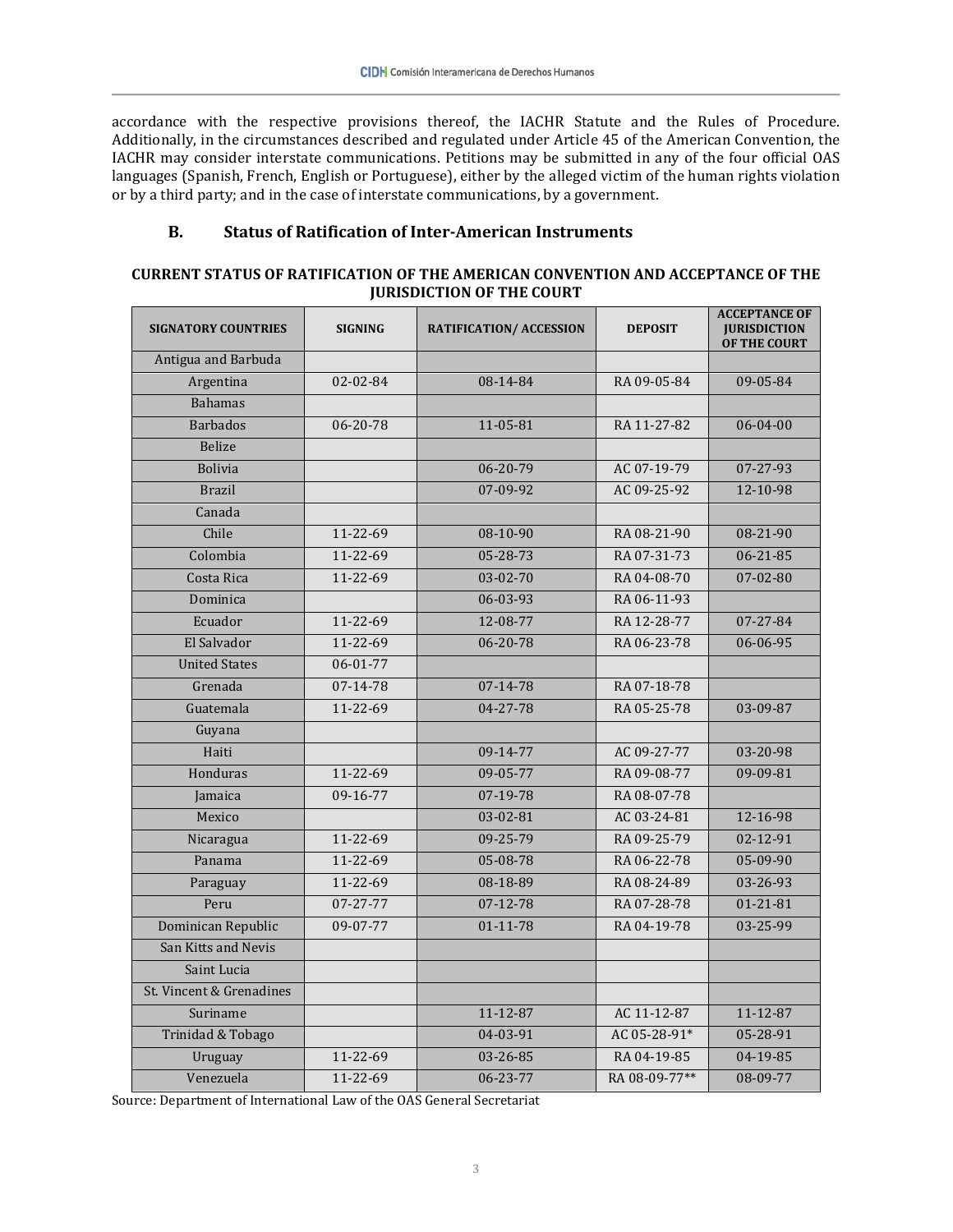$RA = RATIFICACTION$ 

 $\overline{a}$ 

\* Denunciation submitted in May 1998 \*\* Denunciation submitted in September 2012

10. With respect to the eight additional instruments, which make up the Inter-American system, the table below shows ratification or accession by OAS Member States:

#### **CURRENT STATUS OF RATIFICATION OF ADDITIONAL PROTOCOLS TO THE AMERICAN CONVENTION AND OTHER INTER-AMERICAN HUMAN RIGHTS INSTRUMENTS**

| <b>States</b>           | APACAESCR <sup>2</sup> | PACHRADP <sup>3</sup> | IACPPT <sup>4</sup> | IACFDP <sup>5</sup> | <b>IACPPEVW</b><br>6 | IACEDPD <sup>7</sup> | IACDI <sup>8</sup> | <b>IACRRDI</b> <sup>9</sup> | IACPHROP <sup>10</sup> |
|-------------------------|------------------------|-----------------------|---------------------|---------------------|----------------------|----------------------|--------------------|-----------------------------|------------------------|
| Antigua and<br>Barbuda  |                        |                       |                     |                     | A 12-08-98           |                      |                    | S 07-06-13                  |                        |
| Argentina               | R 03-30-03             | R 06-18-08            | R 11-18-88          | R 10-31-95          | R04-09-96            | R 09-28-00           | F06-07-13          | $S$ 06-07-13                | S 06-15-15             |
| <b>Bahamas</b>          |                        |                       |                     |                     | A 05-03-95           |                      |                    |                             |                        |
| <b>Barbados</b>         |                        |                       |                     |                     | R02-08-95            |                      |                    |                             |                        |
| <b>Belize</b>           |                        |                       |                     |                     | A 11-25-96           |                      |                    |                             |                        |
| <b>Bolivia</b>          | R07-12-06              |                       | R 08-26-96          | R09-19-96           | R 10-26-94           | R 02-27-03           | S 03-10-15         | S 03-10-15                  | $S$ 06-09-16           |
| <b>Brazil</b>           | A 08-08-96             | R07-31-96             | R 06-09-89          | R07-26-13           | R 11-16-95           | R07-17-01            | F06-07-13          | F06-07-13                   | $S$ 06-15-15           |
| Canada                  |                        |                       |                     |                     |                      |                      |                    |                             |                        |
| Chile                   |                        | R 08-04-08            | R 09-15-88          | R 01-13-10          | R 10-24-96           | R 12-04-01           | S 10-22-15         | S 10-22-15                  | S 06-15-15             |
| Colombia                | A 10-22-97             |                       | R 12-02-98          | R04-01-10           | A 10-03-96           | R 12-04-03           | S 09-08-13         | S 09-08-14                  |                        |
| Costa Rica              | R 09-29-99             | R 03-30-98            | R 11-25-99          | R03-20-96           | R07-05-95            | R 12-08-99           |                    | R 12-12-16                  | R 12-12-16             |
| Cuba                    |                        |                       |                     |                     |                      |                      |                    |                             |                        |
| Dominica                |                        |                       |                     |                     | R 06-30-95           |                      |                    |                             |                        |
| Ecuador                 | R02-10-93              | R02-05-98             | R 09-30-99          | R07-07-96           | R 06-30-95           | R 03-01-04           | $S$ 06-07-13       | S 06-07-13                  |                        |
| El Salvador             | R 05-04-95             |                       | R 10-17-94          |                     | R 11-13-95           | R 01-15-02           |                    |                             |                        |
| United<br><b>States</b> |                        |                       |                     |                     |                      |                      |                    |                             |                        |
| Grenada                 |                        |                       |                     |                     | R 29-11-00           |                      |                    |                             |                        |
| Guatemala               | R 05-30-00             |                       | R 12-10-86          | R07-27-99           | R 01-04-95           | R 08-08-02           |                    |                             |                        |
| Guyana                  |                        |                       |                     |                     | R 08-01-96           |                      |                    |                             |                        |
| Haiti                   |                        |                       |                     |                     | A 07-04-97           | R 29-05-09           | S 25-06-14         | S 25-06-14                  |                        |
| Honduras                | A 09-14-11             | A 09-14-11            |                     | R04-28-05           | R 07-04-95           | A 09-14-11           |                    |                             |                        |
| Jamaica                 |                        |                       |                     |                     | R 11-11-05           |                      |                    |                             |                        |

<span id="page-3-0"></span><sup>2</sup> Additional Protocol to the American Convention on Human Rights in the Area of Economic, Social and Cultural Rights, adopted in San Salvador, El Salvador, on November 17, 1988, 18th Regular Session of the General Assembly.

<span id="page-3-1"></span><sup>3</sup> Protocol to the American Convention on Human Rights to Abolish the Death Penalty, adopted in Asunción, Paraguay, on June 8, 1990, 20<sup>th</sup> Regular Session of the General Assembly.

<span id="page-3-2"></span><sup>4</sup> Inter-American Convention to Prevent and Punish Torture, adopted in Cartagena de Indias, Barranquilla, Colombia, on December 9, 1985, 15<sup>th</sup> Regular Session of the General Assembly.

<span id="page-3-3"></span><sup>5</sup> Inter-American Convention on Forced Disappearance of Persons, adopted in Belém do Pará, Brazil, on June 9, 1994, 24<sup>th</sup> Regular Session of the General Assembly.

<span id="page-3-4"></span><sup>6</sup> Inter-American Convention on the Prevention, Punishment and Eradication of Violence against Women, adopted in Belém do Pará, Brazil, on June 9, 1994, 24<sup>th</sup> Regular Session of the General Assembly.

<span id="page-3-5"></span><sup>7</sup> Inter-American Convention on the Elimination of All Forms of Discrimination against Persons with Disability, approved in Guatemala City, Guatemala, June 7, 1999, 29<sup>th</sup> Regular Session of the General Assembly.

<span id="page-3-6"></span><sup>8</sup> Inter-American Convention against All Forms of Discrimination and Intolerance, adopted in Guatemala City, on June 5, 2013, 43rd Regular Session of the General Assembly.

<span id="page-3-7"></span><sup>9</sup> Inter-American Convention against Racism, Racial Discrimination and Related Forms of Intolerance, adopted in Guatemala City, Guatemala, on June 5, 2013, 43rd Regular Session of the General Assembly.

<span id="page-3-8"></span><sup>10</sup> Inter-American Convention on Protecting the Human Rights of Older Persons, adopted in Washington, D.C., on June 15, 2015, Forty-fifth regular session of the OAS General Assembly.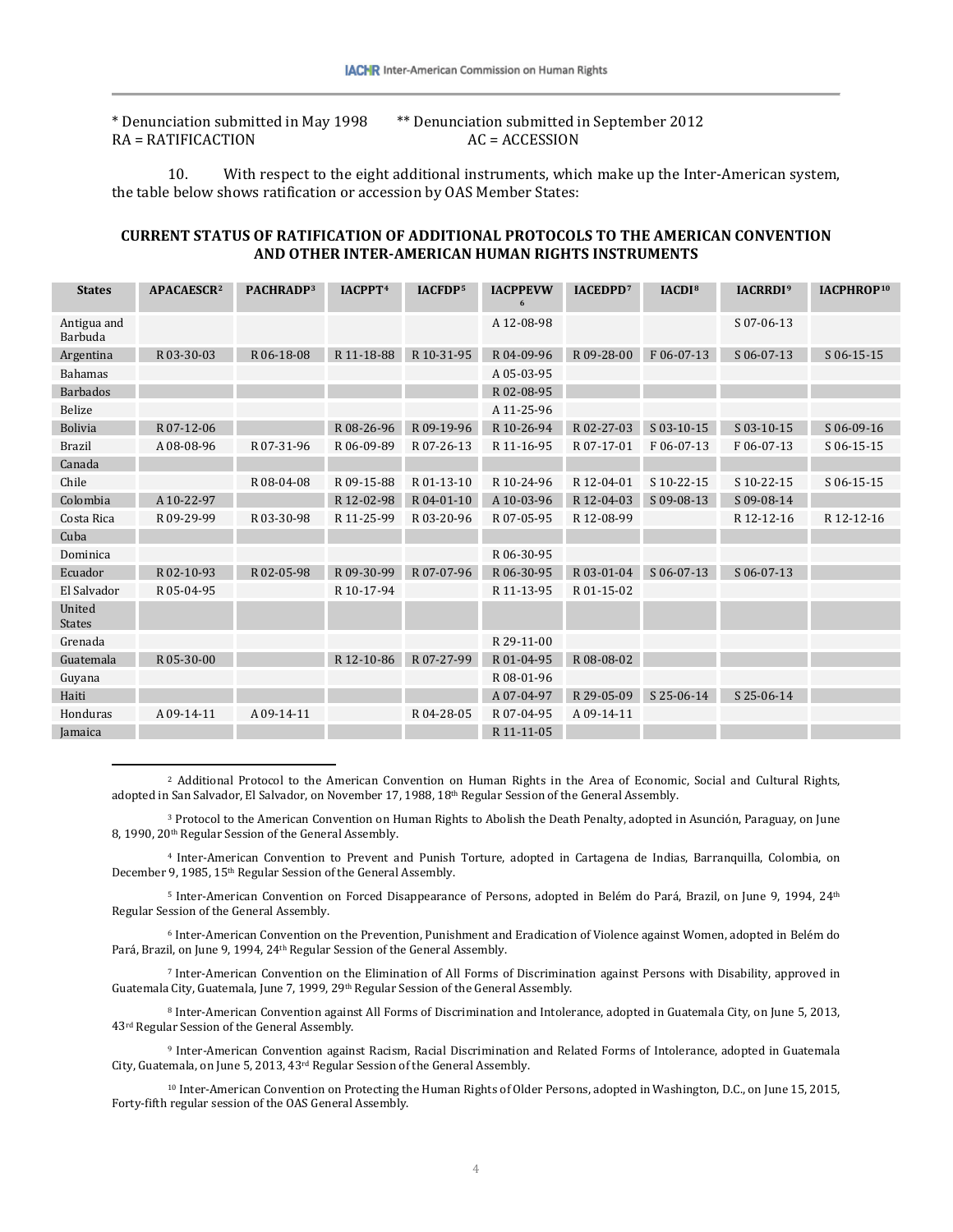| Mexico                               | R 03-08-96       | R 06-28-07      | R02-11-87    | R02-28-92    | R 06-19-98     | R 12-06-00     |                |                  |                 |
|--------------------------------------|------------------|-----------------|--------------|--------------|----------------|----------------|----------------|------------------|-----------------|
| <b>States</b>                        | <b>PACAMDESC</b> | <b>PCADHAPM</b> | <b>CIPST</b> | <b>CIDFP</b> | <b>CIPSEVM</b> | <b>CIEFDPD</b> | <b>CICTFDI</b> | <b>CICRDRFCI</b> | <b>IACPHROP</b> |
| Nicaragua                            | R 12-15-09       | R 03-24-99      | A 09-23-09   |              | R 10-06-95     | R 07-15-02     |                |                  |                 |
| Panama                               | R 10-28-92       | R 06-27-91      | R 06-27-91   | R 07-31-95   | R04-26-95      | R 01-24-01     | $S$ 06-05-14   | $S$ 06-05-14     |                 |
| Paraguay                             | R 05-28-97       | R 10-31-00      | R 02-12-90   | R08-26-96    | R 09-29-95     | R 06-28-02     |                |                  |                 |
| Peru                                 | R 05-17-95       |                 | R 02-27-90   | R02-08-92    | R04-02-96      | R 07-10-01     | $S$ 10-25-16   | $S$ 10-25-16     |                 |
| Dominican<br>Republic                |                  | A 12-19-11      | R 12-12-86   |              | R 01-10-96     | R 12-28-06     |                |                  |                 |
| San Kitts<br>and Nevis               |                  |                 |              |              | R 03-17-95     |                |                |                  |                 |
| Santa Lucia                          |                  |                 |              |              | R03-08-95      |                |                |                  |                 |
| San Vincent<br>and the<br>Grenadines |                  |                 |              |              | R 05-23-96     |                |                |                  |                 |
| Surinam                              | A 02-28-90       |                 | R 11-12-87   |              | R 02-19-02     |                |                |                  |                 |
| Trinidad<br>and Tobago               |                  |                 |              |              | R 01-04-96     |                |                |                  |                 |
| Uruguay                              | R 11-21-95       | R 02-08-94      | R 09-23-92   | R02-06-96    | R 01-04-96     | R 05-24-01     | S 07-06-13     | $S$ 06-07-13     | R 11-18-16      |
| Venezuela                            |                  | R04-06-94       | R 06-25-91   | R07-06-98    | R 01-16-95     | R 06-06-06     |                |                  |                 |

Source: Department of International Law of the OAS General Secretariat

 $R = RATIFICATION$   $S = SIGNING$ 

 $A = ACCESSION$ 

## **C. Progress Achieved**

11. This section highlights several measures taken by OAS Member States in 2016, which stand as evidence of the progress that has been made toward achieving the goals enshrined in the American Declaration, the American Convention and other regional human rights instruments.

12. They relate, in particular, to progress on the ratification of instruments of the Inter-American Human Rights; the peace process in Colombia; the electoral process in Haiti; access to justice, truth and reparation; access to information; and public policies and other initiatives with a human rights focus.

## **1. Ratification of Conventions, adoption of Declarations and other initiatives**

#### **Ratification of Conventions**

13. The IACHR has highlighted the importance of the universal ratification of the instruments of the Inter-American System as a critical element for the full respect and guarantee of human rights in the Americas. In this regard, the IACHR welcomes the ratifications by Costa Rica and Peru of the international human rights protection instruments set out below.

14. On August  $5<sup>th</sup>$ , 2016 Costa Rica, ratified the Inter-American Convention against Racism, Racial Discrimination and Related Forms of Intolerance.

15. Costa Rica also ratified the Inter-American Convention on Protecting the Human Rights of Older Persons. This Convention will enter into force for the ratifying countries, Costa Rica and Uruguay, thirty days after Costa Rica deposited its ratification instrument, which occurred on December 13, 2016.

16. The Commission urges other member States to follow the above-mentioned examples and ratify these and other Conventions, as universal ratification of the Inter-American instruments is indispensable for the full protection of the human rights of all persons in the hemisphere.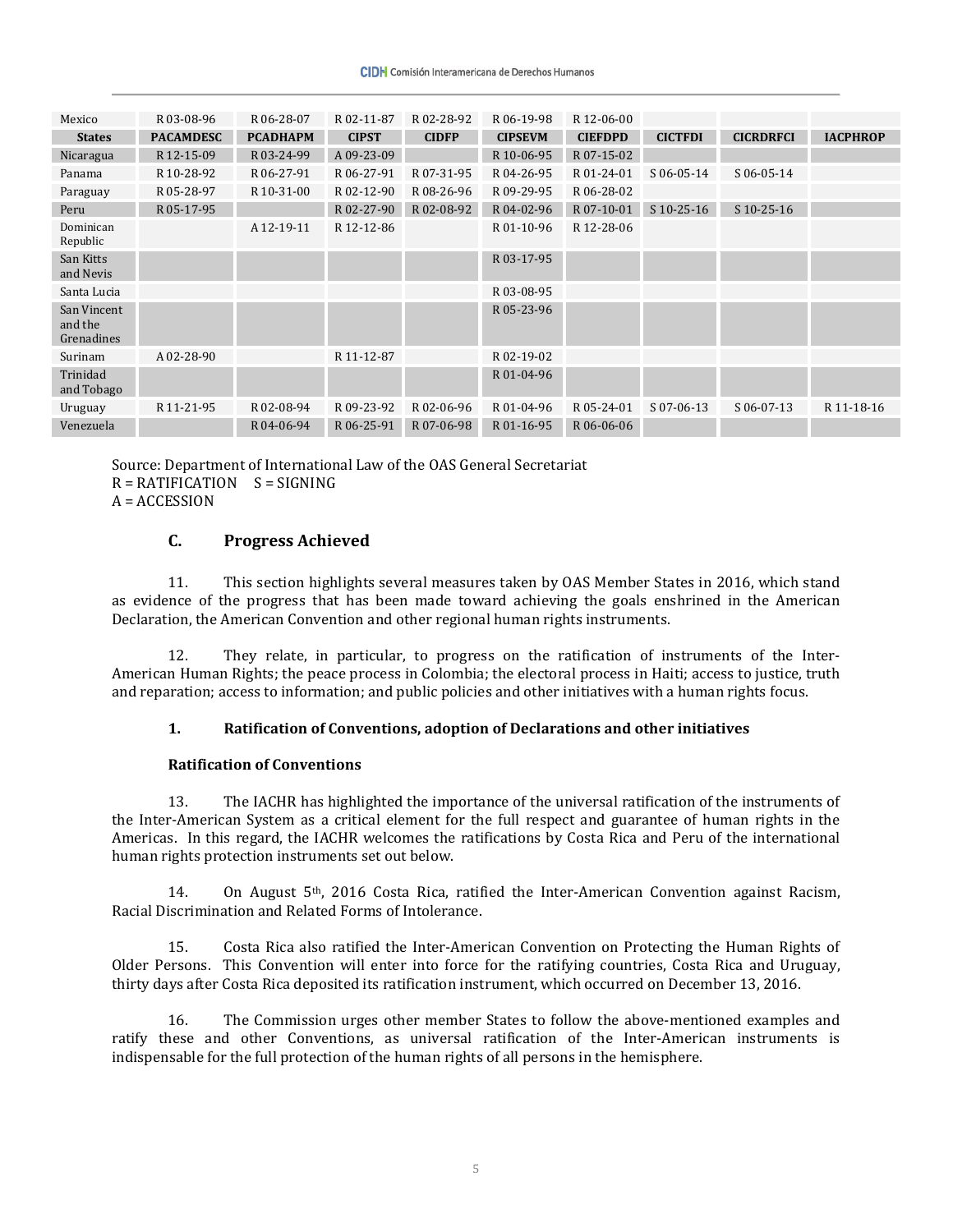## **Adoption of Declarations and other initiatives within the OAS**

17. The IACHR highlights the important progress made with the adoption of the American Declaration on the Rights of Indigenous Peoples within the framework of the 46th Regular Session of the OAS General Assembly on June 15, 2016, after 17 years of negotiations. The text includes various issues related to fundamental rights such as self-determination, ancestral lands, racial discrimination, racism, intolerance and violence.

18. The Commission also welcomes the recent creation of the OAS Core Group on the Rights of Lesbian, Gay, Bisexual, Trans and Intersex persons (LGTBI,) made up by Argentina, Brazil, Canada, Colombia, United States of America, Chile, Mexico and Uruguay. The IACHR notes that in the LGBTI Core Group's first [joint statement,](http://www.oas.org/es/cidh/lgtbi/docs/JointDeclaration-FoundingMembers-OAS-LGBTI-CoreGroup.pdf) adopted on June 15, 2016 at the 46th OAS General Assembly, the founding States committed, among other things, to support the implementation of mandates contained in OAS resolutions on human rights, sexual orientation, and gender identity and expression. The Core Group also committed to support regional and OAS efforts aimed at ensuring that all people can exercise their right to live free from violence and discrimination, recognizing the need to address the multiple forms of discrimination they face due to different factors.

## **2. Progress on access to justice, truth and reparation**

19. The IACHR notes that overcoming the high rates of impunity prevailing in the hemisphere requires prioritizing the adoption of comprehensive measures aimed at providing victims of human rights violations effective access to justice, restitution and compensation for the damage caused, knowledge of the truth, and guarantees of non-repetition, all from a human rights approach. In this context, the IACHR welcomes a series of developments in the field of justice, truth and reparation adopted by some member States of the region which are set out below.

20. The Commission recognizes the decision of the Canadian government to adopt a National Plan of Action and pursue a national investigation into the issue of indigenous women and girls disappeared and murdered in **Canada**, and specifically in British Columbia. This, pursuant to the recommendations of the IACHR contained in the Report "Missing and Murdered Indigenous Women in British Columbia, Canada."[11](#page-5-0)

21. The IACHR welcomes the decision of the Constitutional Chamber of the Supreme Court of Justice of **El Salvador** to declare the unconstitutionality of the General Amnesty Law for the Consolidation of Peace. With this judgment, El Salvador commences compliance with the decisions rendered by the Inter-American Human Rights System in the 1990s. On multiple occasions, the Commission determined that El Salvador's Amnesty Law was incompatible with the State's international obligations in the field of human rights, and urged that the law be eliminated to ensure that victims would have effective access to judicial protection and judicial guarantees. The Commission welcomes the decision of said Chamber, which is a milestone in the road to justice, truth and reparation.

22. Likewise, the IACHR notes the legal agreement reached in the State of California, **United States of America**, in September, to ensure access to justice in Los Angeles' courts for people with little command of the English language, and so that it expands availability of interpreters, as well as oral and written assistance in the services of the Court.<sup>[12](#page-5-1)</sup>

23. The Commission also welcomes the investigation and arrest of 18 soldiers accused of involvement in forced disappearances and crimes against humanity committed during the armed conflict in **Guatemala.** As part of the investigation of this case, known as "Plan de Sánchez," the skeletal remains of

<span id="page-5-0"></span> $\overline{a}$ <sup>11</sup> IACHR[, Missing and Murdered Indigenous Women in British Columbia, Canada,](http://www.oas.org/en/iachr/reports/thematic.asp) OEA/Ser.L/V/II. Doc. 30/14, 21 December 2014.

<span id="page-5-1"></span><sup>12</sup> See, *La Opinión[, Garantizan el acceso a al justicia en tribunales de Los Ángeles para personas con poco inglés](http://laopinion.com/2016/09/20/garantizan-el-acceso-a-la-justicia-en-tribunal-de-los-angeles-para-las-personas-con-poco-ingles/)*, September 20, 2016.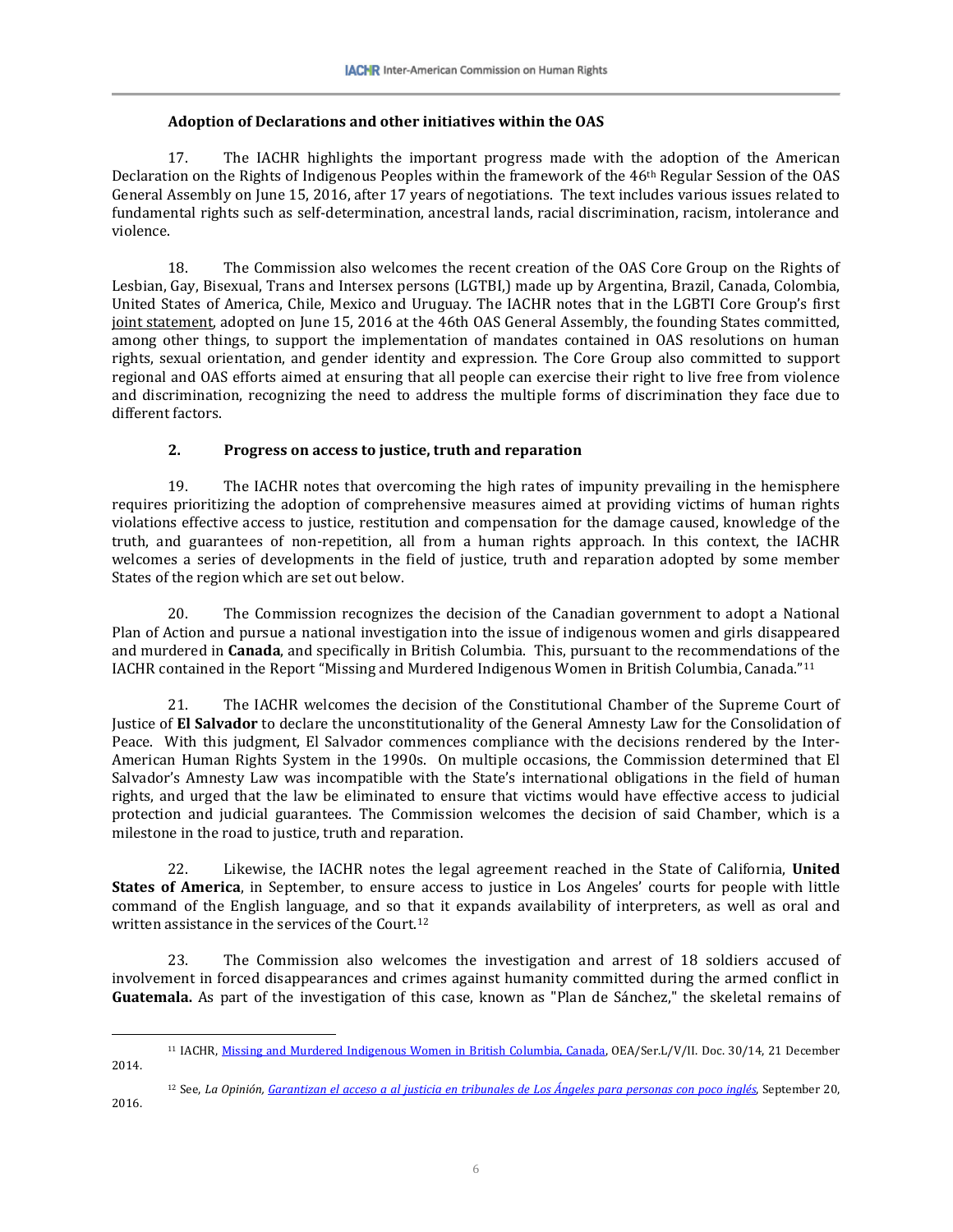hundreds of indigenous persons, including the elderly and children, were exhumed. In 2004, the Inter-American Court of Human Rights found that the State of Guatemala bore international responsibility for these events, but at that time the State did not recognize its responsibility. The Court ordered the State to find the victims' remains, as well as to investigate and punish the perpetrators and intellectual authors. The investigation and arrest of those responsible represent a fundamental step towards achieving truth, justice and reparation for victims of violations of human rights.

24. Also with regard to the investigation, prosecution and punishment of human rights violations committed during the armed conflict in **Guatemala**, the IACHR notes with satisfaction the progress made in Guatemala in *inter alia* the cases of Molina Theissen,[13](#page-6-0) CREOMPAZ[14](#page-6-1) and Sepur Zarco.[15](#page-6-2) The decision to bring to trial former members of the armed forces on charges of forced disappearance, sexual slavery and crimes against humanity committed during the internal armed conflict in Guatemala is a breakthrough in the fulfilment of the obligation to investigate, prosecute and punish the perpetrators of violations of the right to life and humane treatment and other human rights violations committed during the armed conflict. The ruling in the case of Zarco Sepur has become a milestone decision, since it was the first time that a national court tried and sentenced officers of the armed forces for the crime of sexual slavery.[16](#page-6-3)

25. The IACHR salutes the Government of **Jamaica** for the creation in June 2016 of an *ad hoc* Committee to review the recommendations made by the West Kingston Commission of Enquiry, especially those in which security forces could have been involved in the events that took place in May 2010 in West Kingston. The *ad hoc* Committee issued two reports, and based on the same and the recommendations of the Commission of Enquiry, a Committee of Compensation was created and scheduled to begin work at the end of 2016.

26. The Commission welcomes the creation of the Crimes Investigation Unit for Migrants (UIDPM) and the Mexican Foreign Support Mechanism of Search and Investigation attached to the UIDPM by the Attorney General of the Republic of **Mexico**.[17](#page-6-4) This mechanism entails a set of actions and measures aimed at ensuring access to justice to migrants and their families who are in another country and for the search of disappeared migrants.<sup>[18](#page-6-5)</sup>

27. In **Panama**, on 1 December 2016, the crime of forced disappearance was modified to establish the continuity and permanence of this type of crime according to the Inter-American Convention on Forced Disappearance of Persons, as well as the non-applicability of statutory limitations. This reform was carried out in accordance with the ruling of the Inter-American Court of Human Rights' in the Heliodoro Portugal Case (2008), which found the State of Panama responsible for the forced disappearance of the political leader, Heliodoro Portugal.

 $\overline{a}$ 

<span id="page-6-2"></span><sup>15</sup> Un Women, [Landmark ruling in Guatemala a victory against sexual violence in armed conflict,](http://www.unwomen.org/en/news/stories/2016/3/guatemala-victory-against-sexual-violence-in-armed-conflict) March 3, 2016. Also see: [UNDP, A historic milestone against sexual slavery as an act of war,](https://medium.com/@UNDP_/a-historic-milestone-against-sexual-slavery-as-an-act-of-war-f4a604c547c9#.ckt7n5y0j) April 6, 2016. .

<sup>16</sup> Avocats sans Frontières (Canada), *Blogue : [Le procès Sepur Zarco d'un point de vue de droit autochtone](http://www.asfcanada.ca/fr/blogue/billet/le-proces-sepur-zarco-d-un-point-de-vue-de-droit-autochtone/314)*, April 4, 2016.

<span id="page-6-4"></span><span id="page-6-3"></span><sup>17</sup> IACHR, Press Release 009/2016. IACHR Welcomes the Creation of Institutions for the Protection of the Rights of Migrants in Mexico</u>. February 8, 2016.

<span id="page-6-0"></span><sup>13</sup> IACHR[, IACHR Welcomes Arrest of Individuals Accused of Forced Disappearance and Crimes against](http://www.oas.org/en/iachr/media_center/PReleases/2016/001.asp) Humanity in Guatemala, January 13, 2015.

<span id="page-6-1"></span><sup>14</sup> International Justice Monitor, *CREOMPAZ Hearings Conclude; Tribunal to determine if Case goes to trial*, June 7, 2016, at: [https://www.ijmonitor.org/2016/06/creompaz-hearings-conclude-tribunal-to-determine-if-case-goes-to-trial/;](https://www.ijmonitor.org/2016/06/creompaz-hearings-conclude-tribunal-to-determine-if-case-goes-to-trial/) NISGUA, *CREOMPAZ: Eleven retired military officers indicted on charges of crimes against humanity*, January 19, 2016, at: [http://nisgua.org/creompaz-eleven](http://nisgua.org/creompaz-eleven-retired-military-officers-indicted-on-charges-of-crimes-against-humanity/)[retired-military-officers-indicted-on-charges-of-crimes-against-humanity/.](http://nisgua.org/creompaz-eleven-retired-military-officers-indicted-on-charges-of-crimes-against-humanity/)

<span id="page-6-5"></span><sup>18</sup> According to the agreement, the Foreign Support Mechanism is charged with, among other functions, the following: (i) to receive complaints of facts that would probably constitute a crime and would have taken place in national territory, as well as the evidence regarding the investigations; (ii) receive requests for search for missing migrants in Mexican territory and inform in writing the result of the search; and (iii) arrange with competent authorities for a defense attorney or legal adviser to assist them from national territory. This mechanism works through the Attaché offices of the Attorney General at the embassies of Mexico. See: Agreement A/117/15 which creates th[e Crimes Investigation Unit for Migrants and the Mexican Foreign Support Mechanism of Search](http://www.dof.gob.mx/nota_detalle.php?codigo=5420681&fecha=18/12/2015)  [and Investigation,](http://www.dof.gob.mx/nota_detalle.php?codigo=5420681&fecha=18/12/2015) and establishes its powers and organization, December 18, 2015.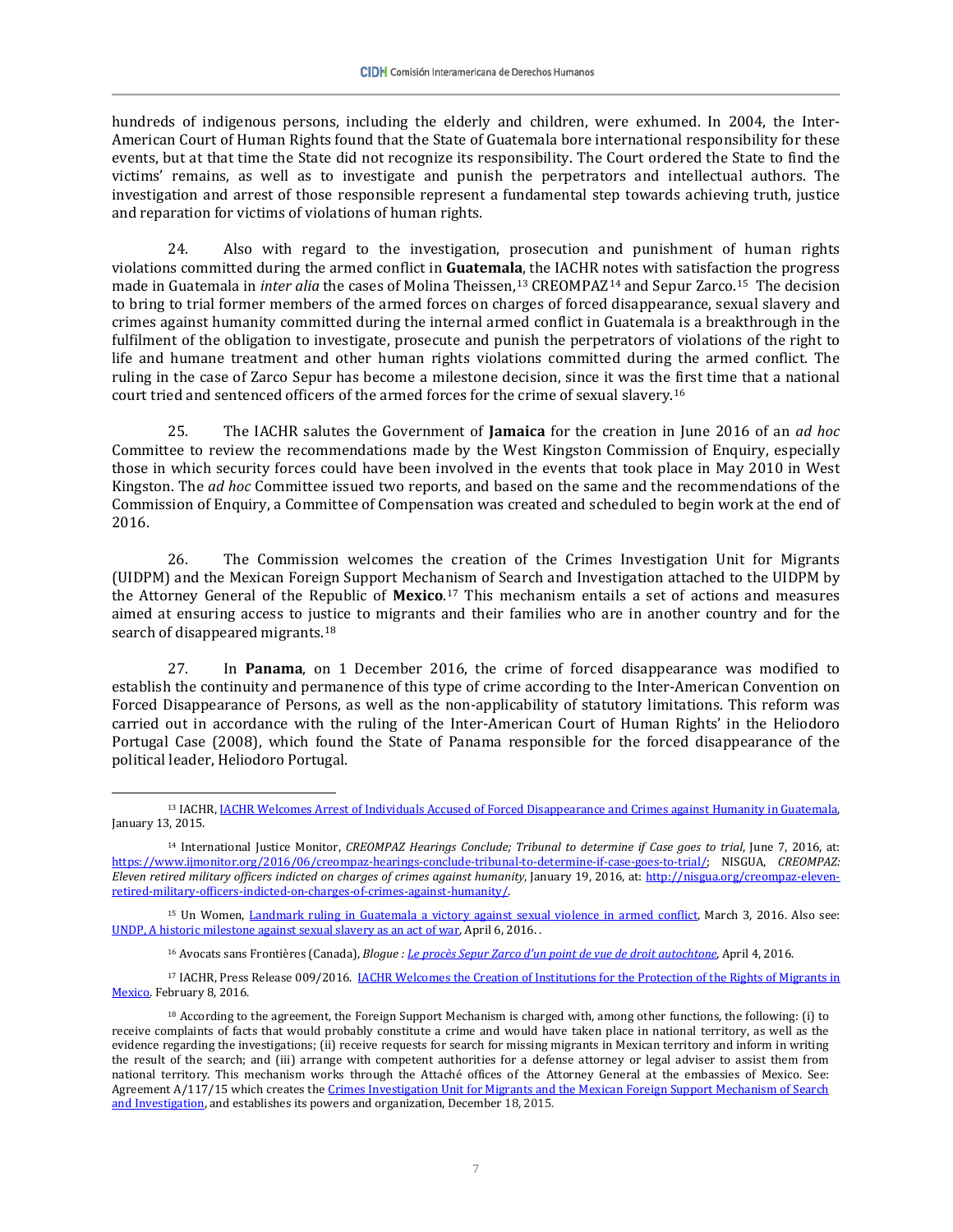28. The Commission also notes the announcement made by **Paraguay** about the identification of the skeletal remains of three persons who were victims of forced disappearance in the 70's. The IACHR welcomes the efforts of Argentina and Paraguay, which allowed for the identification of victims of forced disappearance on Paraguayan soil. The identification of the skeletal remains of Miguel Angel Soler, Rafaella Filipazzi, and José Agustín Potenza is a fundamental step towards truth and justice for grave human rights violations committed during the dictatorship of general Alfredo Stroessner (1954-1989) in Paraguay, and within the framework of the Condor Plan, under which the authoritarian governments of the Southern Cone coordinated their illegal operations of kidnapping, torture, illegal imprisonment and disappearance of political dissidents.

29. The IACHR welcomes the enactment in **Peru**, on June 22, 2016, of Law No. 30470 ("Law on the Search for Missing Persons" who disappeared during 1980-2000 period of violence in Peru.) The law establishes to "give priority to a humanitarian approach during the search for those who disappeared during the 1980-2000 period of violence, coordinating and arranging for measures related to the search for and recovery, analysis, identification, and return of human remains." To that end, the law assigns to the Ministry of Justice and Human Rights the responsibility of designing, approving, implementing, and carrying out the National Plan to Search for Missing Persons, and also creates a National Registry of Missing Persons and Burial Sites.[19](#page-7-0)

#### **Developments aimed at ensuring judicial independence**

30. The new Law of Judicial Career in **Guatemala**, which entered into force in November 2016, seeks to contribute to judicial Independence and impartiality by separating the administrative and jurisdictional functions of the Supreme Court of Justice, guaranteeing the appointment, promotion and dismissal of judges shall be based only on an analysis of the ability, fitness, honesty and reputation of each candidate, and by ensuring that guarantees of due process are included in the disciplinary procedures.

## **Follow-Up Mechanism to the Ayotzinapa Case**

 $\overline{a}$ 

31. During 2016, the IACHR launched the implementation phase of the special follow-up mechanism to Precautionary Measure 409/14, granted with regard to the students from the "Raúl Isidro Burgos" rural school in Ayotzinapa, Mexico. The establishment of a special follow-up Mechanism was decided by the IACHR on July 29, 2016, through a resolution that seeks to follow up on the recommendations made by the Interdisciplinary Group of Independent Experts (*Grupo Interdisciplinario de Expertos Independientes*, or GIEI) in its two Reports, as well as on the precautionary measure, especially Resolution 42/16. The mechanism will be comprised of and coordinated by the Rapporteur for Mexico, who will also be the spokesperson, with the assistance of technical staff of the IACHR Executive Secretariat. Other Commissioners could also participate. According to the Commission's Resolution 42/16, the follow-up mechanism will have full access to necessary information in the files and other sources of information in the case. The Special Follow-Up Mechanism carried out its first visit to Mexico on 9-12 November 2016 with the purpose of presenting its Work Plan. The Work Plan contains four basic objectives: progress in the investigation, the search for the disappeared, comprehensive attention to victims and family members, and structural measures of non-repetition. The Work Plan also lays out a tentative schedule of the visits to be made, in coordination with the State, within a 12-month timeframe, as well as follow-up to be done through public hearings and working meetings.[20](#page-7-1)

32. It is important to note that, n 3 October 2014, the IACHR requested that the Mexican State adopt precautionary measures in favor of 43 students from the "Raúl Isidro Burgos" rural school in Mexico. In

<span id="page-7-1"></span><span id="page-7-0"></span><sup>&</sup>lt;sup>19</sup> See IACHR, Press Release 099/16. IACHR Welcomes Enactment of Law on Search for Missing Persons from Period of [Violence in Peru,](http://www.oas.org/en/iachr/media_center/PReleases/2016/099.asp) of July 25, 2016. El Comercio, *[Promulgan ley de búsqueda de desaparecidos en período 1980-2000](http://elcomercio.pe/politica/gobierno/promulgan-ley-busqueda-desaparecidos-periodo-1980-2000-noticia-1911195)*, June 22, 2016 and El Peruano, Legal Regulations[, Law No. 30470,](http://tbinternet.ohchr.org/Treaties/CED/Shared%20Documents/PER/INT_CED_ADR_PER_25074_S.pdf) June 22, 2016.

<sup>&</sup>lt;sup>20</sup> IACHR, <u>IACHR Presents its Work Plan for the Follow-Up Mechanism to the Avotzinapa Case</u>, November 10, 2016.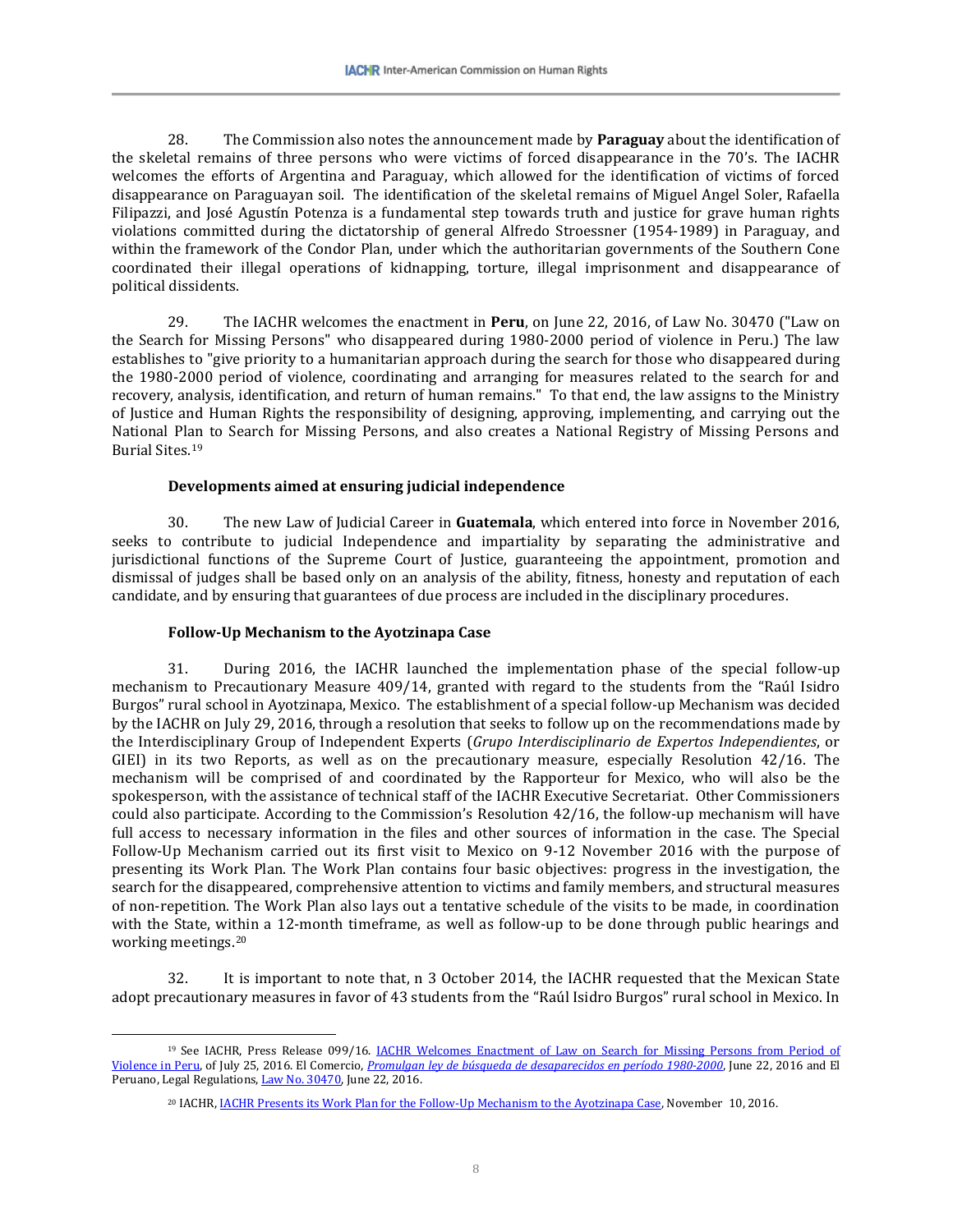accordance with Article 25 of the IACHR Rules of Procedure, the Commission requested that the State of Mexico: a) Adopt the necessary measures to determine the status and whereabouts of the 43 students identified, in order to protect their rights to life and personal integrity; b) Adopt the necessary measures to protect the life and personal integrity of the injured students identified in the proceeding, who had reportedly been admitted to a hospital; c) Consult with the beneficiaries and their representatives on the measures to be adopted; and d) Report on the steps taken to investigate the facts that led to the adoption of the precautionary measure.

33. The IACHR urges the State to continue with its commitment in this case to progress toward establishing the facts and the corresponding responsibilities.<sup>[21](#page-8-0)</sup>

## **3. Access to Information**

34. The Special Rapporteurship for Freedom of Expression and the Inter-American Commission welcome the recently adopted measures by Argentina, the United States of America and Peru to guarantee access to information in the Americas, in accordance with international standards on human rights.

35. On 14 September 2016, **Argentina** enacted the Law on Access to Public Information. The new law recognizes the principles of maximum disclosure, good faith and non-discrimination that should govern the State administration to ensure the full exercise of the right of access to information.

36. Meanwhile in **Chile**, Law 20,900 for "the Strengthening and Transparency of Democracy" regulating the financing of electoral campaigns [-22](#page-8-1) and Law 20,915 - aiming to "strengthen the public and democratic character of political parties and facilitate modernization" - were enacted. The latter also incorporates active transparency obligations to political parties and [su](#page-8-2)bjects them to the control of the Council for Transparency in terms of compliance with these obligations.23

37. On 30 June 2016, the **United States of America** enacted the "Freedom of Information Improvement Act of 2016." This law codifies a presumption in favor of disclosure, by which, in cases of doubt, federal agencies should favor openness, as well as the principle of good faith that imposes on federal agencies the duty to explain the reasons for their replies and inform the applicant about their rights. Similarly, the law seeks to modernize the disclosure procedure by strengthening proactive disclosure of information in digital format, incorporates obligations of monitoring and control of the requests for information processed, the disclosures made, the applied exceptions and appeals submitted by each agency, as well as all the information related to the implementation of the processes set out in the Act.

38. The IACHR stresses the importance of the entry into force of the order adopted by **Paraguay** and made to those bound by the law to provide open citizen access to public information and government transparency, and to facilitate citizens online access to public information held by government institutions.[24](#page-8-3)

39. On 12 September 2016, the government of **Peru** established a working group charged with the duty of drafting a bill for the creation of an autonomous entity [the National Authority of Transparency, Access to Information and Personal Data Protection] to promote and guarantee the effective exercise of

<span id="page-8-0"></span> $\overline{a}$ <sup>21</sup> Communication from the Mexican State. Response from the Mexican State to the draft Chapter V of the Anual Report of the Inter-American Commission on Human Rights, January 16, 2017.

 $22$  Law  $N<sup>o</sup>$  20,900 for the Strenghtening and Transparency of Democracy, April 11, 2016.

<span id="page-8-2"></span><span id="page-8-1"></span><sup>&</sup>lt;sup>23</sup> Law Nº 20.915. Strengthens the public and democratic character of political parties and facilitates modernization, April 11, 2016.

<span id="page-8-3"></span><sup>&</sup>lt;sup>24</sup> Official Gazette[. Law 5282 Of Open Citizen Access to Public Information and Government](http://informacionpublica.paraguay.gov.py/public/ley_5282.pdf) Transparency of September 19, 2014; SENATICS. 2015. [Management Report. Projects 2015 \(p. 11\);](https://www.senatics.gov.py/application/files/7114/6368/0121/SENATICS.pdf) Presidency of the Republic/Ministry of Justice. September 17, 2015. [Decree Nº 4064 \(Art. 9\);](http://www.snna.gov.py/archivos/documentos/DECRETO%204064_xe6m23p8.pdf) OGP. July 27, 2016. *[Transition between the end of the second plan and the beginning of the third action for open](http://www.opengovpartnership.org/blog/ogp-webmaster/2016/07/26/transici%C3%B3n-entre-la-finalizaci%C3%B3n-del-segundo-plan-y-el-inicio-del)  [government in the Republic of Paraguay](http://www.opengovpartnership.org/blog/ogp-webmaster/2016/07/26/transici%C3%B3n-entre-la-finalizaci%C3%B3n-del-segundo-plan-y-el-inicio-del)*; ABC Color. March 18, 2016. *[Use of the Portal is mandatory](http://www.abc.com.py/nacionales/desde-hoy-uso-obligatorio-1463183.html)*; La Nación. June 15, 2016. *[Paraguay](http://www.lanacion.com.py/2016/06/15/paraguay-presentara-avances-en-transparencia-e-innovacion/)  [will present the progress made in transparency and innovation](http://www.lanacion.com.py/2016/06/15/paraguay-presentara-avances-en-transparencia-e-innovacion/)*; Inter-American Press Association (*Sociedad Interamericana de Prensa*-SIP). April 11, 2016. *[Paraguay Report. Mid-year meeting. Punta Cana](http://www.sipiapa.org/notas/1210067-paraguay)*.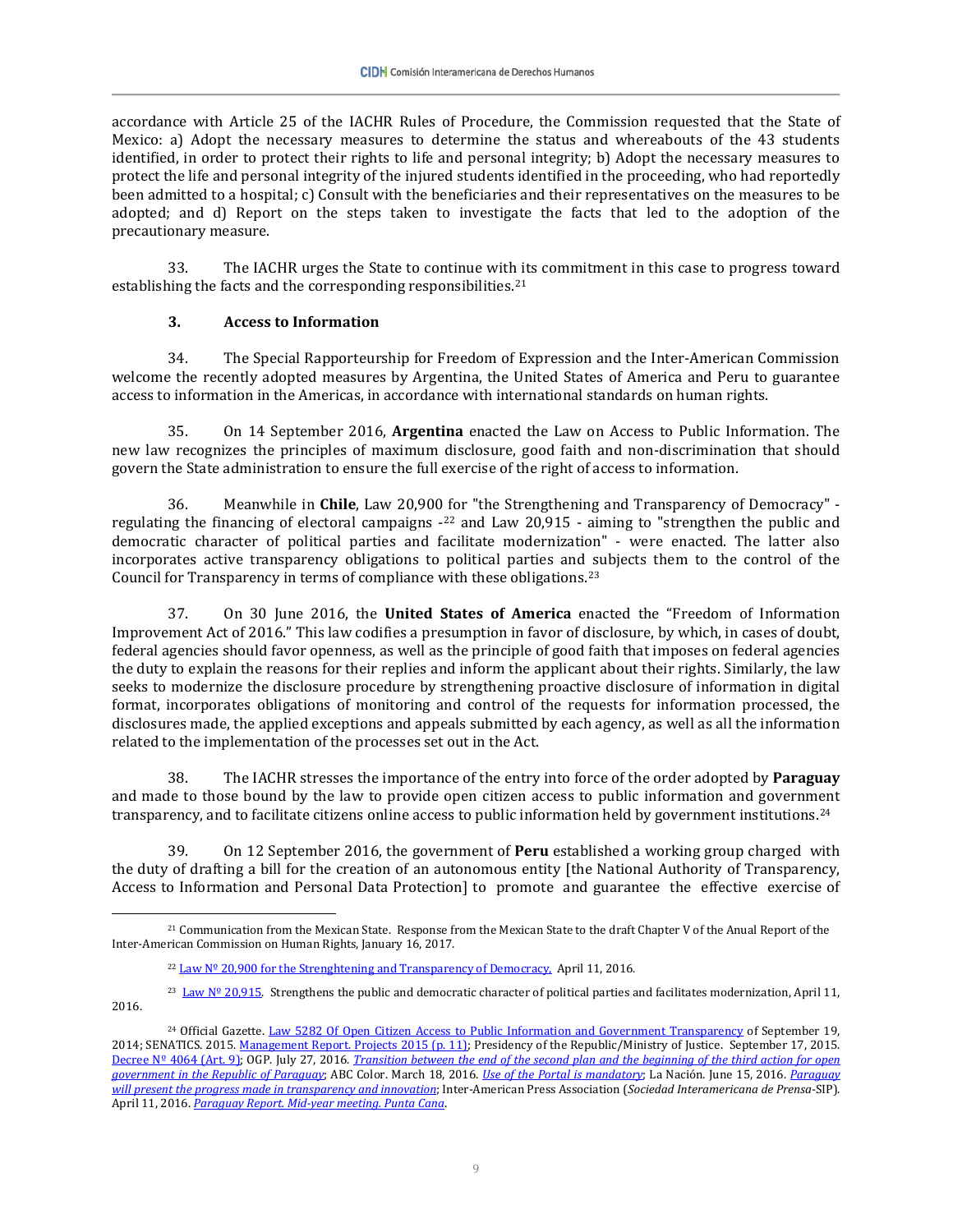the right to information in the country.

## **4. Public policies and other initiatives in the field of human rights**

40. The IACHR celebrates the decision of the Supreme Court of Justice of **Belize** in the case Caleb Orozco *v.* Attorney General, which declares the unconstitutionality of the criminalization of consensual sexual relations between adults of the same sex. The President of the Supreme Court stated that the aforementioned law violated the right to human dignity, privacy, freedom of expression, non-discrimination and equality before the law.

41. In **Bolivia**, on 20 May 2016, the Plurinational Legislative Assembly passed the Gender Identity Law which establishes administrative procedures that allow transgender persons older than 18 years of age to legally change their name, sex and image data in oficial documents. It also states that those persons that denigrate or discriminate against transexual or transgender persons will be punished according to Law 045 against Racism and All Forms of Discrimination.

42. The IACHR welcomes the initiative of **Canada** to implement a program to receive thousands of refugees of Syrian origin. The Program "Welcome Refugees" is supported by the United Nations High Commissioner for Refugees (UNHCR), the International Organization for Migration (IOM), and civil society organizations. The program was designed to integrate refugees to Canadian life and community with the aim of permanent settlement. When celebrating this gesture from Canada, the Inter-American Commission is reminded of the long-standing humanitarian tradition in the region and calls for more States to exercise good practices for the resettlement of refugees.

43. In **Chile,** the Sub-secretariat of Human Rights, created by Law No. 20,885, began functioning. It is bound to be an organ that promotes and coordinates public policies on human rights, as well as to encourage the promotion and protection of human rights. Its mission is to draft and propose the National Human Rights Plan and to coordinate its implementation with other state entities. It can also design, promote and coordinate training and promotion programmes in human ri[gh](#page-9-0)ts for public officials, as well as coordinate spaces for participation and dialogue with civil society in general. 25

44. On the other hand, in August 2016, the Human Rights Commission of the Chilean Senate passed a replacement project of law on gender identity - in the pipeline since 7 May 2013 - establishing that the Civil Registry has competence to receive requests for the rectification of identity documents of adult trans persons - Chilean or foreign permanet residents in Chile - rather than the courts.

45. The Commission acknowledges the efforts made by the State of **Colombia** to arrive at the signing of the Peace agreement, initially signed on 24 August 2016, as well as its renegotiation in response to proposals made by the groups that objected to the previous agreement and had called on citizens to vote against it in the October 2 *referendum*.[26](#page-9-1) The Commission welcomes the signing and approval of the new Final Agreement on the Termination of the Conflict and the Construction of a Stable and Lasting Peace (hereinafter "the Final Agreement") reached on 12 November 2016, between the Colombian government and the Revolutionary Armed Forces of Colombia–People's Army (FARC-EP.[\)27](#page-9-2) The Commission also notes the efforts made by the State for the implementation of the Final Agreement, as well as for its approval by the Senate and the House of Representatives of the Colombian Congress, on November 29 and 30, 2016, respectively. It also commends the unanimous approval of the mechanism that allows a fast track to pass the laws and constitutional reforms needed for the implementation of the Final Agreement and the approval of Law 1820 of December 30, 2016, "by which provisions for amnesty, pardon, special criminal treatment and other" are

 $\overline{a}$ 

<sup>&</sup>lt;sup>25</sup> See, Ministry of Justice and Human Rights[. Human Rights Subsecretariat.](http://www.minjusticia.gob.cl/subsecretaria-de-derechos-humanos/)

<span id="page-9-1"></span><span id="page-9-0"></span><sup>&</sup>lt;sup>26</sup> IACHR, Press Release No. 122/16, <u>IACHR Welcomes the Signing of Agreement for the Construction of Peace in Colombia</u>, August 29, 2016.

<span id="page-9-2"></span><sup>&</sup>lt;sup>27</sup> See IACHR, Press Release No. 178/16, IACHR Reaffirms its Support for the Peace Process in Colombia and Is Monitoring [Compliance with Inter-American Standards,](http://www.oas.org/en/iachr/media_center/PReleases/2016/178.asp) December 1, 2016.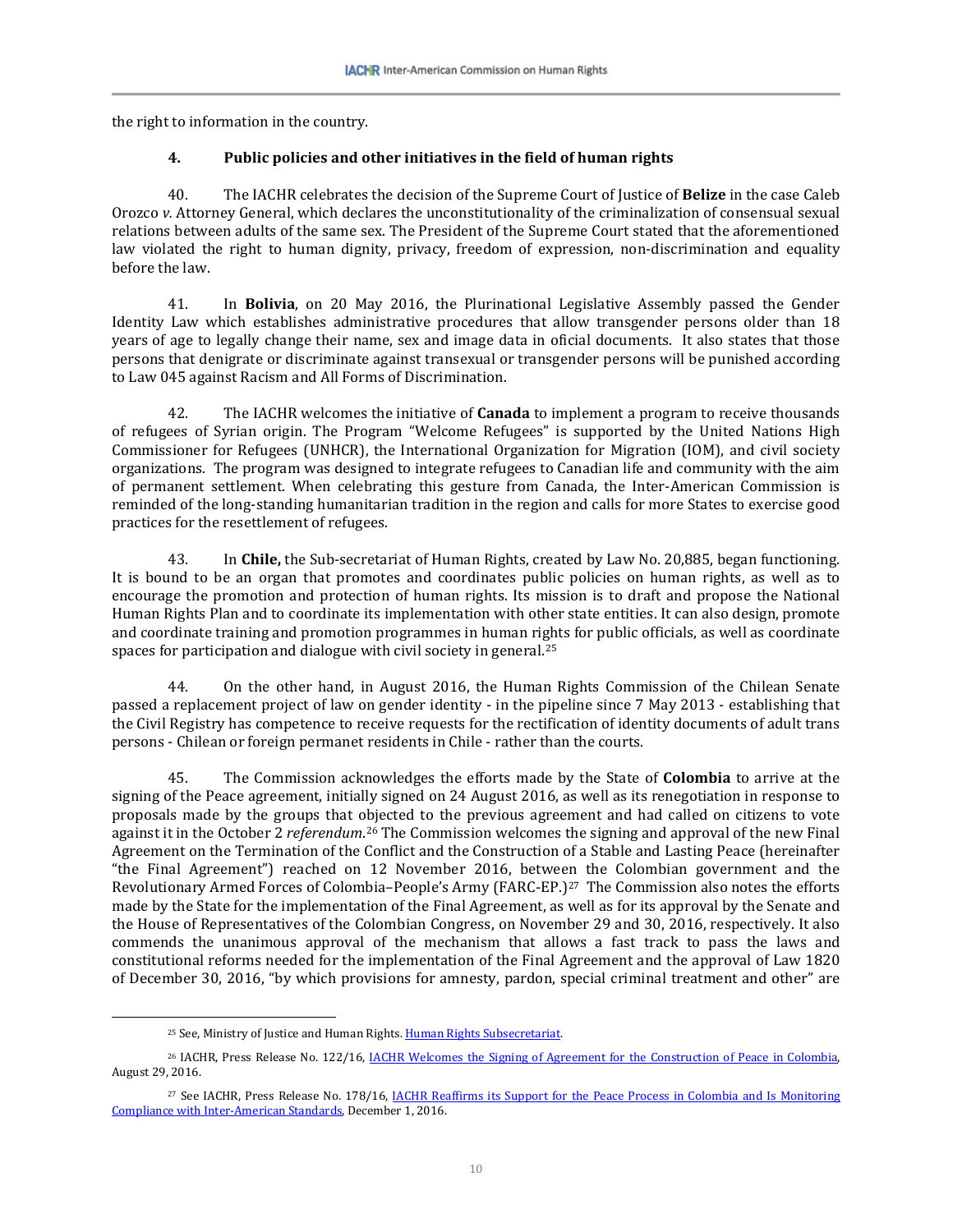enacted as well as Decree 277 of 17 February 2017, "which establishes the procedure for the effective implementation of said law". The Commission also welcomes the Peace dialogue initiated with the National Liberation Army (*Ejército de Liberación Nacional-ELN*.)

46. The Commission maintains its conviction that the consolidation of peace is an essential requirement for the exercise and observance of human rights. It is also aware of the great challenge and responsibility Colombia is facing in the implementation of the Agreement. The Commission reiterates its commitment to the search for peace in Colombia, and will continue to collaborate in this effort with the State and civil society, and will follow the implementation of the agreement within the scope of its functions, so that the effective implementation of the peace agreement may meet international standards for truth, justice, and reparation in the context of the transition to peace.[28](#page-10-0)

47. The IACHR also welcomes the Constitutional Court of Colombia's ruling of April 7, 2016 that approved same sex marriage.

48. The IACHR hails **Costa Rica** for signing a National Pact for the fulfillment of the Sustainable Development Goals (SDG) in September 2016. The agreement was signed by senior officials of the three branches of government, as well as representatives of local government, the private sector, social and religious organizations, and the academic sector, among other groups. The Pact seeks to promote improvement in the quality of life of the population of the country and promote the mobilization of resources for the achievement of the objectives, the strengthening of institutional capacities for the development of policies, plans, programmes and projects and accountability on progress and gaps in the implementation of the SDGs.[29](#page-10-1) The Commission also welcomes the decision of **Costa Rica** in June 2016 to extend pension benefits for widowhood to same sex couples in all the pension schemes depending on the National Budget.

49. In **Ecuador,** the National Assembly enacted in February 2016 the "Law Organizing Identity and Civil Data Management," which allows, *inter alia*, modifications to the name and change in the "sex" category for "gender" in identification documents for persons older than 18 years of age.

50. The Executive Act in Virginia that allows convicted felons who have completed their sentences and detention to register to vote in the state of Virginia, **United States of America**, is another commandable development in 2016. Public information suggests that in Virgnia the prohibition to vote on convicted felons has historically had a disproportionately negative impact on Afro-American constituents. In this regard, the Act represents a significant advancement for the right to vote of approximately 206,000 American citizens, especially Afro-american residents of Virginia.

51. The Defense Secretary of the **United States of America** announced on 30 June 2016 the adoption of new rules that would allow transgender people to serve openly in the military without discrimination and according to their gender identity. Other inclusion measures are being considered, such as amendment of the International Religious Freedom Act signed by then President, Barack Obama. Among its ammendments, the Act extends protection to recognise the rights of atheists and non-believers to not profess or practise any religión. This move was hailed by the UN Special Rapporteur on freedom of religion and belief, Ahmed Shaheed.[30](#page-10-2)

52. The IACHR welcomed the announcement made by the Government of **Guatemala** about prioritizing the prevention of chronic malnutrition and the launch of a National Strategy for the Prevention of

 $\overline{a}$ 

<span id="page-10-0"></span><sup>&</sup>lt;sup>28</sup> See IACHR, Press Release No. 178/16, IACHR Reaffirms its Support for the Peace Process in Colombia and Is Monitoring [Compliance with Inter-American Standards,](http://www.oas.org/en/iachr/media_center/PReleases/2016/178.asp) December 1, 2016.

<span id="page-10-1"></span><sup>29</sup> See, Presidency of the Republic of Costa Rica. *[Costa Rica. Primer país del mundo en firmar pacto Nacional por los Objetivos de](http://presidencia.go.cr/comunicados/2016/09/costa-rica-primer-pais-del-mundo-en-firmar-pacto-nacional-por-los-objetivos-de-desarrollo-sostenible/)  [Desarrollo Sostenible.](http://presidencia.go.cr/comunicados/2016/09/costa-rica-primer-pais-del-mundo-en-firmar-pacto-nacional-por-los-objetivos-de-desarrollo-sostenible/)* September 9, 2016.

<span id="page-10-2"></span><sup>30</sup> See, News and Media United Nations Radio, [UN welcomes US move to equally protect atheists and non-believers,](http://www.unmultimedia.org/radio/english/2016/12/news-in-brief-28-december-pm/#.WMNDyYWcHW0) December 28, 2016.